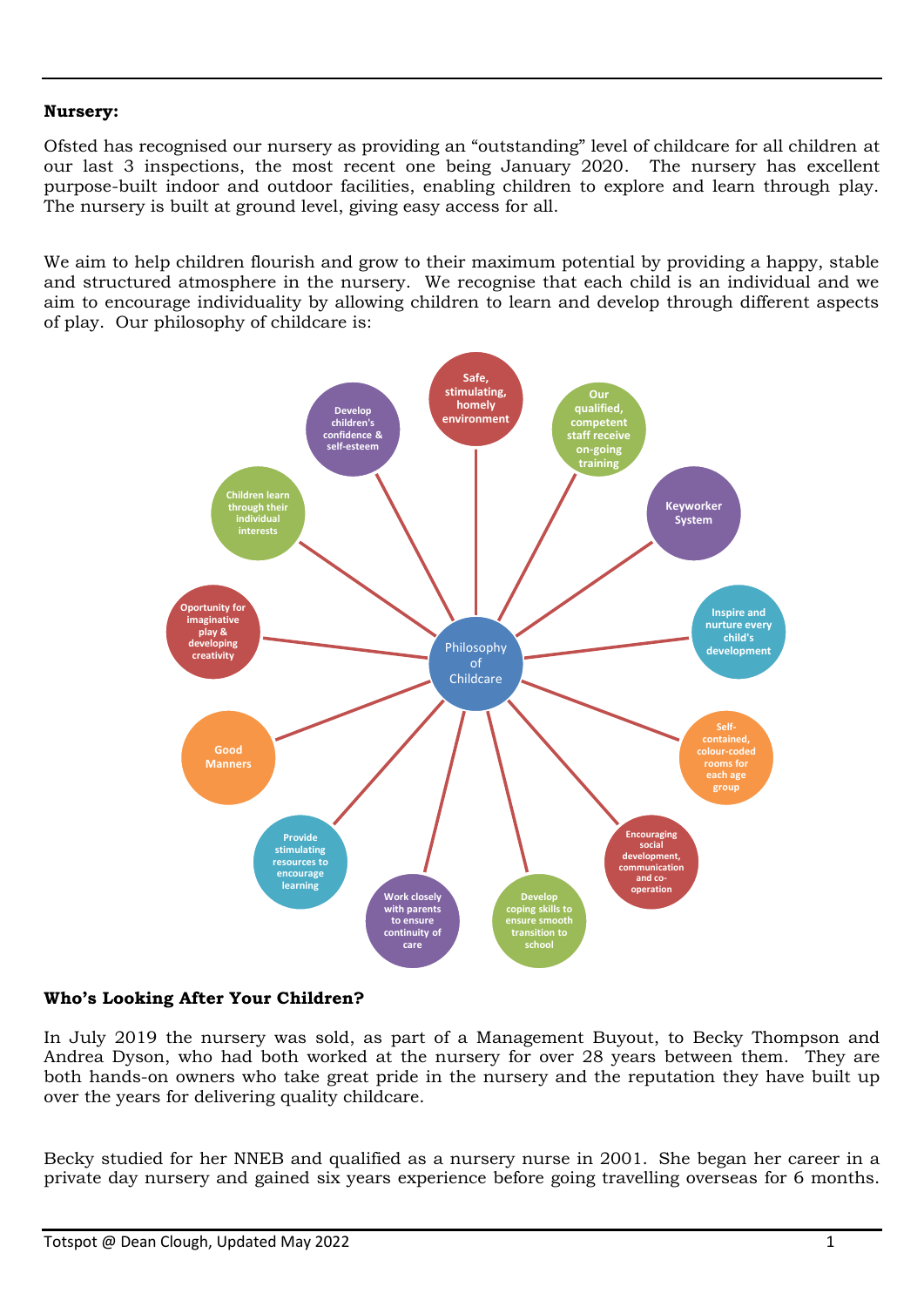Becky joined our team in 2007 after travelling and has since completed a BA in Childhood Studies and gained her Early Years Professional Status. She has extensive experience in dealing with children with Special Educational Needs

Andrea oversees the management of the business, including finance, nursery education funding, administration and personnel. Andrea has worked in many different sectors including the NHS, Yorkshire Air Ambulance, a secondary school and a fostering agency. Andrea studied at Huddersfield University and has a Masters Degree in Business Administration.

The nursery owners are supported by two Deputy Managers, Rebecca Morgan and Cameron Hartley. Rebecca studied her BTEC Level 3 at Burnley college and once she had qualified in 2008 she began working here at Totspot; she completed her Level 3 leadership and management course in 2018. Cameron started working in childcare in 2013 and worked in a number of local nurseries before joining our team in 2019; Cameron has completed a BA (Hons) in Early Years. As well as supporting Andrea and Becky in their Deputy Manager roles, Rebecca predominantly leads the Under 3s whilst Cameron leads our Pre-School Room.

**Lead Practitioners:** We have Lead Practitioners throughout the setting, at least one in each room, who have a wealth of experience looking after children on a day-to-day basis.

**The Nursery Practitioners:** We go to great lengths to recruit motivated and professional staff as they are the key to your child's progress and development. We invest in our staff's personal development to ensure they receive ongoing training and update their skills. We also have stringent procedures in place for recruiting new staff, including: interview, a probationary period, a Disclosure & Barring service check (formerly CRB) and two satisfactory references (at least one from a past employer (or school/college if it's a first job)). Until we are in receipt of the DBS check the individual will be supervised at all times by a member of staff who holds the relevant checks.

Whilst Ofsted guidelines state a minimum of 50% of staff should be qualified, we exceed this and aim to employ up to 80% of staff qualified to NVQ Level 3 or above, with the remaining 20% either at NVQ Level 2, unqualified or trainees (working towards their NVQ Level 3). We enjoy a low staff turnover at nursery and have a keyworker for each child who completes your child's Learning Journey and Tracker in each room.

### **PARTNERSHIP WITH PARENTS AND GUARDIANS:**

To achieve our aims and philosophy of childcare, we need to work in partnership with both children and their families. Suggestions relating to the nursery and the care of the child are always welcome and valuable. We firmly believe that parents are the first educators of their young children – we aim to support parents' essential work, not to supplant it. We work in partnership with parents through many different ways including: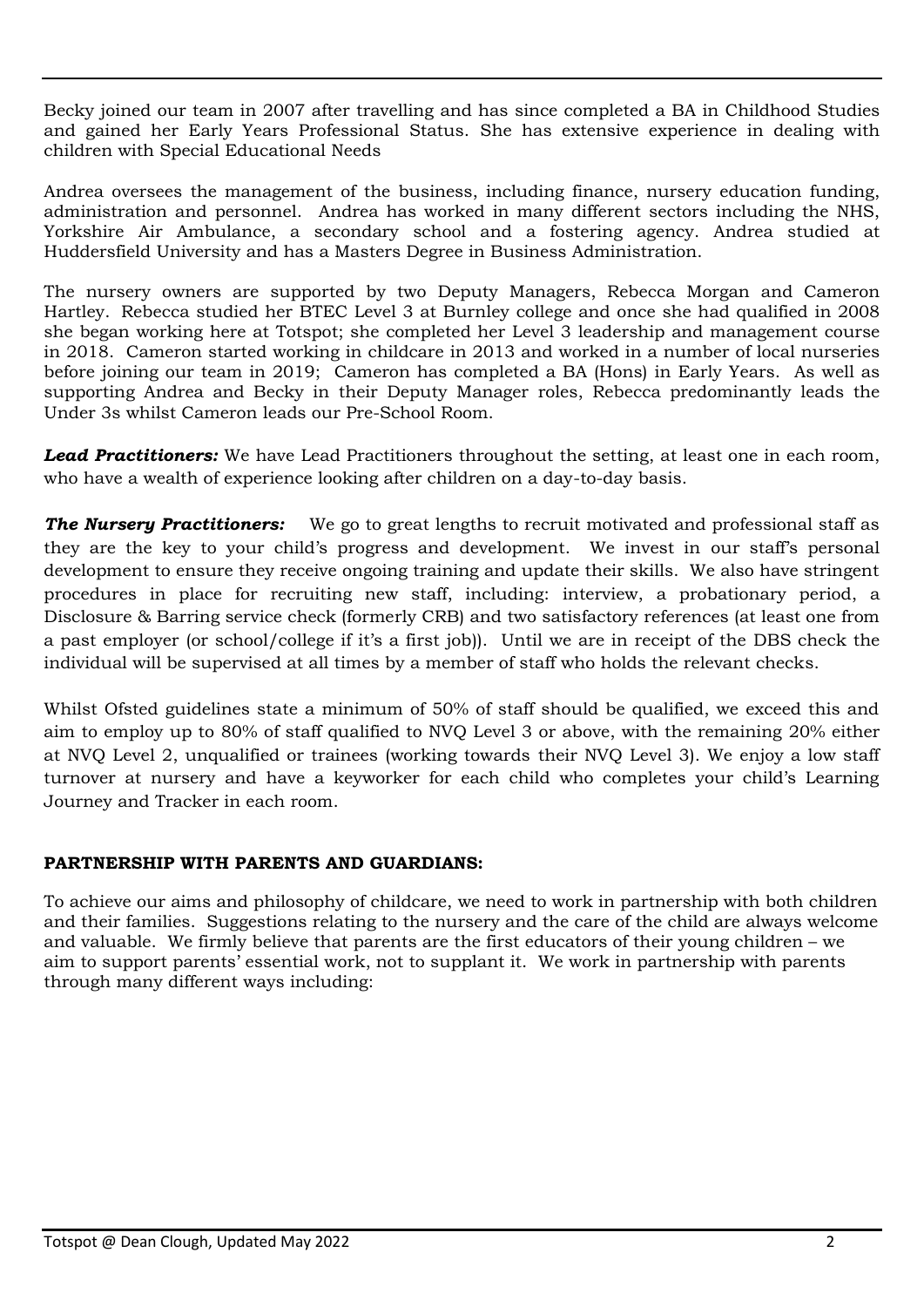

**Online** 

### **OUR ROOMS:**

Every room has been thought through in careful detail and equipped with age-appropriate toys and resources, all designed to incorporate the 7 areas of development within the Early Years Foundation Stage (EYFS) for children to achieve by the end of the 5<sup>th</sup> year. The 7 areas of learning are:

- Personal, social and emotional development Understanding of the world
- Communication & language Physical development
- 
- Literacy
- 
- 
- Mathematics  **Expressive arts and design**

All the rooms are colour-coded and self-contained, with their own changing and toilet areas; this reduces the risk of cross-infection between rooms. Each room is equipped with areas of continuous provision, providing a stimulating environment where children make choices of what area of the room they wish to play in. The following activities are available to children at all times:

- Book and reading area
- Role Play
- Messy Activities (gluing, painting etc)
- Mark Making
- Outdoor Play
- Small World Construction
- Sand and Water
- Playdough
- Music and Movement Heuristic Play (treasure
- baskets filled with natural objects and different textures for stimulation)

Children move up through the rooms, dependent on a number of factors, including their age, stage of development and whether space is available in the next room on the days your child attends nursery: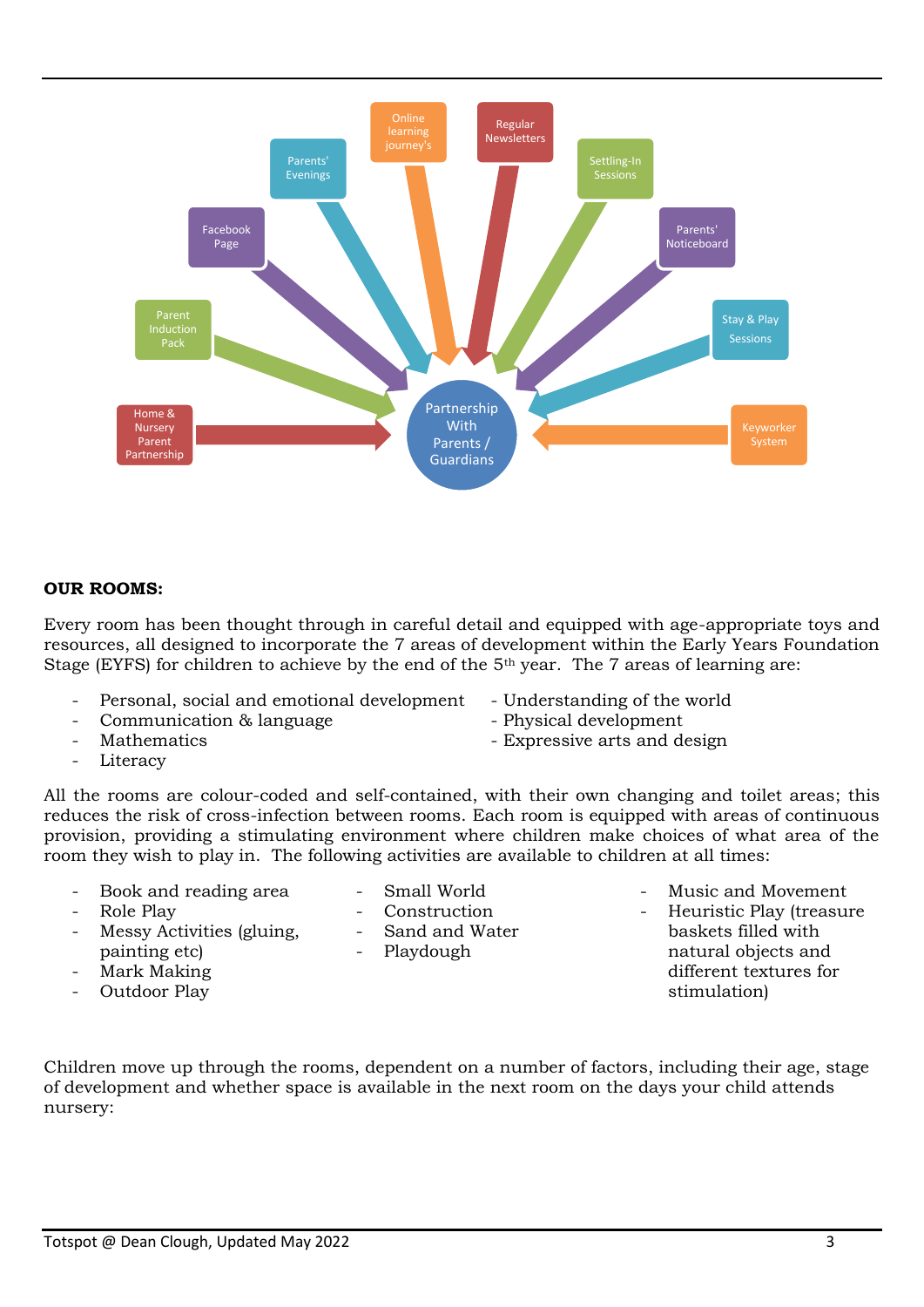## **Green Room:**

**For babies aged 0 to approximately 2 years**

- **Staff ratio: 1 adult to every 3 babies**
- The room can accommodate up to 9 **babies**

**The baby room is a safe, secure, loving and stimulating environment, with lots of laughing, singing, playing and cuddling. All the toys in this room are designed to enhance your baby's developmental skills, including treasure baskets and sensory area. There is also a separate sensory room.** 

# **Red Room:**

**For younger pre-school children aged 3 years to approximately 3.75 years**

- **Staff ratios:**
- **1 adult to every 8 children**
- The room can accommodate up to 20 **children**

**This room is divided into 2 areas – the first being for creative play, including painting easels, water and sand play plus small world and music areas. The second area provides opportunity for interactive play, including a home corner, cosy corner, construction and jigsaws. The toys have been carefully selected to maximise children's learning and development skills.** 

# **Orange Room:**

**For toddlers aged 2-3 Years**

- **Staff ratio: 1 adult to every 4 children**
- **The room can accommodate up to 12 toddlers**

**Our bright, warm orange room provides opportunities for your child to develop their independence and self-esteem within the different areas of continuous provision. Part of the day includes circle time, where children have the opportunity to develop communication skills, including listening to a story and singing songs.** 

### **Blue Room:**

**For children aged 3.75 years until school age**

- **Staff ratios:**
- **1 adult to every 8 children aged 3+**
- **The room can accommodate up to 32 children**

**The purpose-built extension of the main building is a large room consisting of different play areas such as a Learning Zone (including computers, jigsaws, maths area), role play, messy play, cosy corner and construction. The messy area in this room has all the resources needed for your child to be as creative as their imagination allows. The room has floor to ceiling windows giving easy and instant access to the outside play area, supporting our open door policy where children can play out when they want to.**

### **Outdoor area:**

**This area is divided into 2 securely fenced playgrounds, with specifically designed safety surfaces and covered walls to minimise accidents. Part of this area is covered with a reinforced glass canopy to enable children to play out in all weathers. There is a large climbing frame and a wide selection of outdoor toys, including bikes, scooters, sand pit, chalkboards and musical instruments. All outdoor facilities are used to enhance continuous provision.**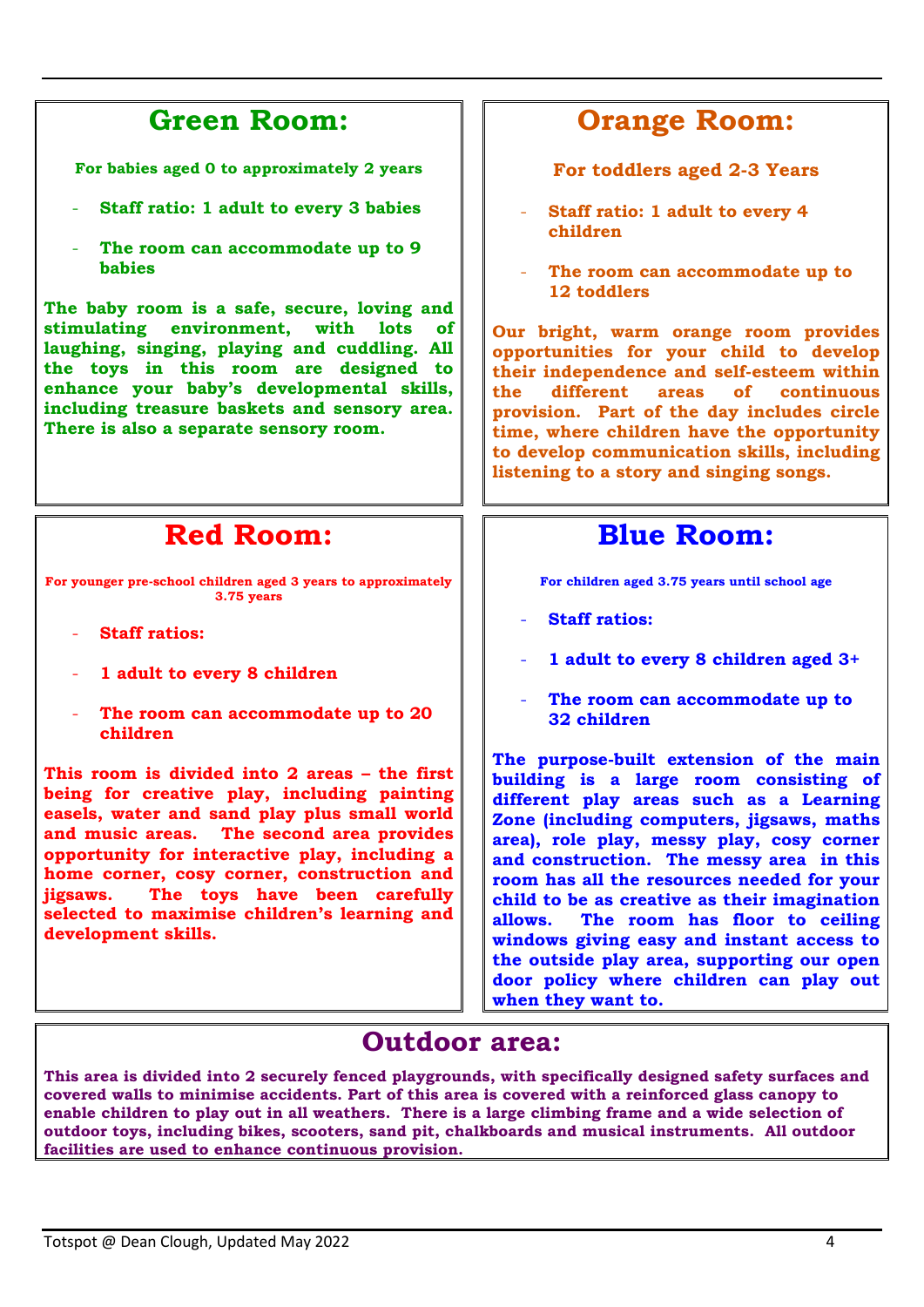### **HEALTHY LIVING:**

We place great emphasis on healthy living and employ an innovative cook, Karen, to prepare fresh meals daily. We aim to ensure that children who attend for a full day receive their recommended 5 portions of fruit and vegetables to ensure children are enjoying a healthy, balanced and varied diet; we can cater for a variety of dietary requirements. We have been awarded a Cute Fruit Award, which recognises that we provide children with healthy, nutritious meals and snacks. We have also been awarded a 5-star Environmental Health Hygiene Star Rating.

Water is available at all times throughout the day and juice is served with meals. Milk is whole and pasteurised.

| Week 1:   | <b>Lunch Main Course</b>              | <b>Lunch Pudding</b>     | <b>Tea</b>                           |  |
|-----------|---------------------------------------|--------------------------|--------------------------------------|--|
| Monday    | Spanish sausage with pasta            | Chocolate Roll           | Vegetable soup                       |  |
| Tuesday   | Fish Pie & seasonal vegetables        | Victoria Sponge          | Jacket potato with beans & cheese    |  |
| Wednesday | Lamb and mint hotpot                  | Jelly & Fruit with cream | Assorted sandwiches & salad          |  |
| Thursday  | Chickpea & vegetable curry with rice  | Apple crumble & custard  | Quiche & beans                       |  |
| Friday    | Chicken Casserole                     | Yoghurt                  | Cheese on toast                      |  |
| Week 2:   | <b>Lunch Main Course</b>              | <b>Lunch Pudding</b>     | Tea                                  |  |
| Monday    | Corned Beef Hash                      | Jam Roll                 | Sandwiches & salad                   |  |
| Tuesday   | 3-bean chilli bake with potato wedges | Treacle sponge & custard | Fishcakes & beans                    |  |
| Wednesday | Pasta bolognaise with garlic bread    | Rice Pudding             | Scrambled eggs on toast              |  |
| Thursday  | Toad in the Hole & Veg                | Yoghurt                  | Crackers, ham, cheese & salad        |  |
| Friday    | <b>Hearty Beef Stew</b>               | Apple Pie                | Homemade pizzas                      |  |
| Week 3:   | <b>Lunch Main Course</b>              | <b>Lunch Pudding</b>     | Tea                                  |  |
| Monday    | Cheese & Vegetable Pasta Bake         | Yoghurt                  | Chicken and mushroom soup            |  |
| Tuesday   | Cottage Pie & seasonal veg            | Mousse                   | Tortilla wraps with various fillings |  |
| Wednesday | Chicken, Potato & Broccoli Bake       | Spotted Dick & Custard   | Quiche & spaghetti                   |  |
| Thursday  | Corned Beef & Onion Pie with veg      | Chocolate Roll           | Cheese on toast                      |  |
| Friday    | Vegetable Lasagne with Garlic Bread   | Victoria Sponge          | Sausage & beans                      |  |
| Week 4:   | <b>Lunch Main Course</b>              | <b>Lunch Pudding</b>     | Tea                                  |  |
| Monday    | Tuna bean bake                        | Raspberry Mousse         | Assorted sandwiches & salad          |  |
| Tuesday   | Pork & Sage Meatballs with couscous   | Yoghurt                  | Fishcakes & beans                    |  |
| Wednesday | Meat & Potato Pie with Veg            | <b>Blueberry Muffin</b>  | Crackers, ham, cheese & salad        |  |
| Thursday  | Chilli or Curry served with rice      | Eve's Pudding & Custard  | Omelette & spaghetti                 |  |
| Friday    | Lentil & Tomato Pasta Bake            | Jam Tart                 | Homemade pizzas                      |  |

#### **A sample of our monthly menu:**

**Breakfasts:** Choice of Cereals including Weetabix, Ready Brek, Bran Flakes and Rice Crispies

All menus subject to change depending on seasonal availability and food deliveries

Our daily meal and snack routine is as follows:

| 07.15-9.00 | Breakfast – cereal and milk                        |
|------------|----------------------------------------------------|
| 1000       | Milky drink or Water and fresh fruit               |
| 1130-1200  | Main meal (hot meal and pudding – see sample menu) |
| 1400       | Snack (fruit, yoghurt crudités, breadsticks etc)   |
| 1545       | Snack Tea (see sample menu)                        |
|            |                                                    |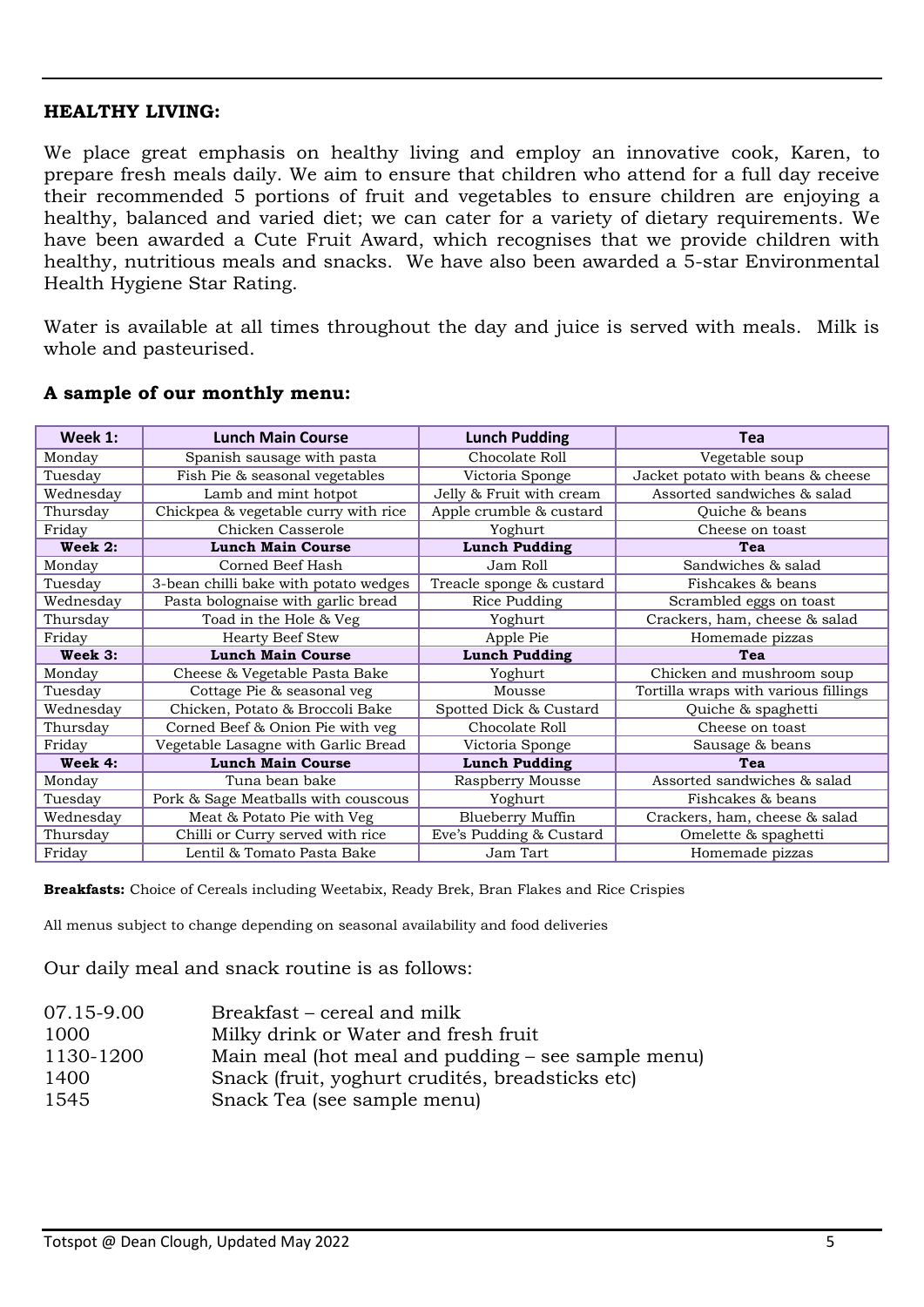### **The Other Bits:**

**Opening Times:** The nursery is open 51 weeks a year, we close for the period between Christmas and New Year and all Bank Holidays, which is reflected in the fee structure. **We are open Monday to Friday 07.15 -18.00.**

**Fees:** From 1<sup>st</sup> April 2022 the prices will be as follows:

| Full Day:  | £59.50                                                                 |
|------------|------------------------------------------------------------------------|
| Full Time: | $\pounds$ 267.75 per week (10% discount for those attending full time) |

You could be entitled to Government help towards your childcare costs: please check your eligibility at: <https://www.childcarechoices.gov.uk/>

**Sibling Discount:** We offer a **15% sibling discount** off the eldest child attending nursery, if both siblings attend for the same number of days.

Prices include food, drinks and snacks. Parents will need to supply formula / bottled breast milk, nappies and barrier creams. Fees are charged for all pre-booked sessions, whether or not your child is in attendance. We will charge £7.50 per quarter of an hour for late collection.

**Payment Terms:** Payment shall be made in advance by Standing Order (or childcare vouchers) on the first of each month. The total is calculated over 51 weeks and split into 12 equal amounts. Any additional charges will be payable in arrears. We reserve the right to suspend childcare to your child at any time if you have failed to pay any fees (see Fees and Payments Policy). Any parent who falls behind with their payments will subject their child to being suspended until fees have been paid. We reserve the right to charge  $£25$ child to being suspended until fees have been paid. for late payment of fees and any bank charges for returned cheques etc will be passed on.

**Registration Fee:** A non-refundable registration fee of £50 is payable in order to reserve a place at Totspot Day Nursery. This holds your child's place for up to one month after the requested start date, after which time we reserve the right to re-sell your place.

**EARLY EDUCATION FUNDING:** The Government currently grants 15 hours Universal Early Education Funding to all 3 & 4 year old children. All children become eligible for at least 15 hours funding from the term following their third birthday. Working parents may be eligible for the additional 15 hours (totalling 30 hours per week). Check your eligibility for the 30 hours at: https://www.gov.uk/30-hours-free-childcare. These grants are for the 30 hours at: [https://www.gov.uk/30-hours-free-childcare.](https://www.gov.uk/30-hours-free-childcare) **awarded for 38 weeks per year only.** All children can use their funding hours at nursery – we offer the option of stretching the funding all year round and we have a limited number of Term Time Only places – ask for details of what we can offer and the associated charges.

**TWO YEAR OLD FUNDING:** some children are eligible for 15 hours funding from the term after they turn two. Check your eligibility at: [https://www.gov.uk/help-with-childcare](https://www.gov.uk/help-with-childcare-costs/free-childcare-2-year-olds)[costs/free-childcare-2-year-olds](https://www.gov.uk/help-with-childcare-costs/free-childcare-2-year-olds)

**Frequently Asked Questions:** Attached is our FAQs- if there is anything else you want to know please do not hesitate to contact us on 01422 300055.